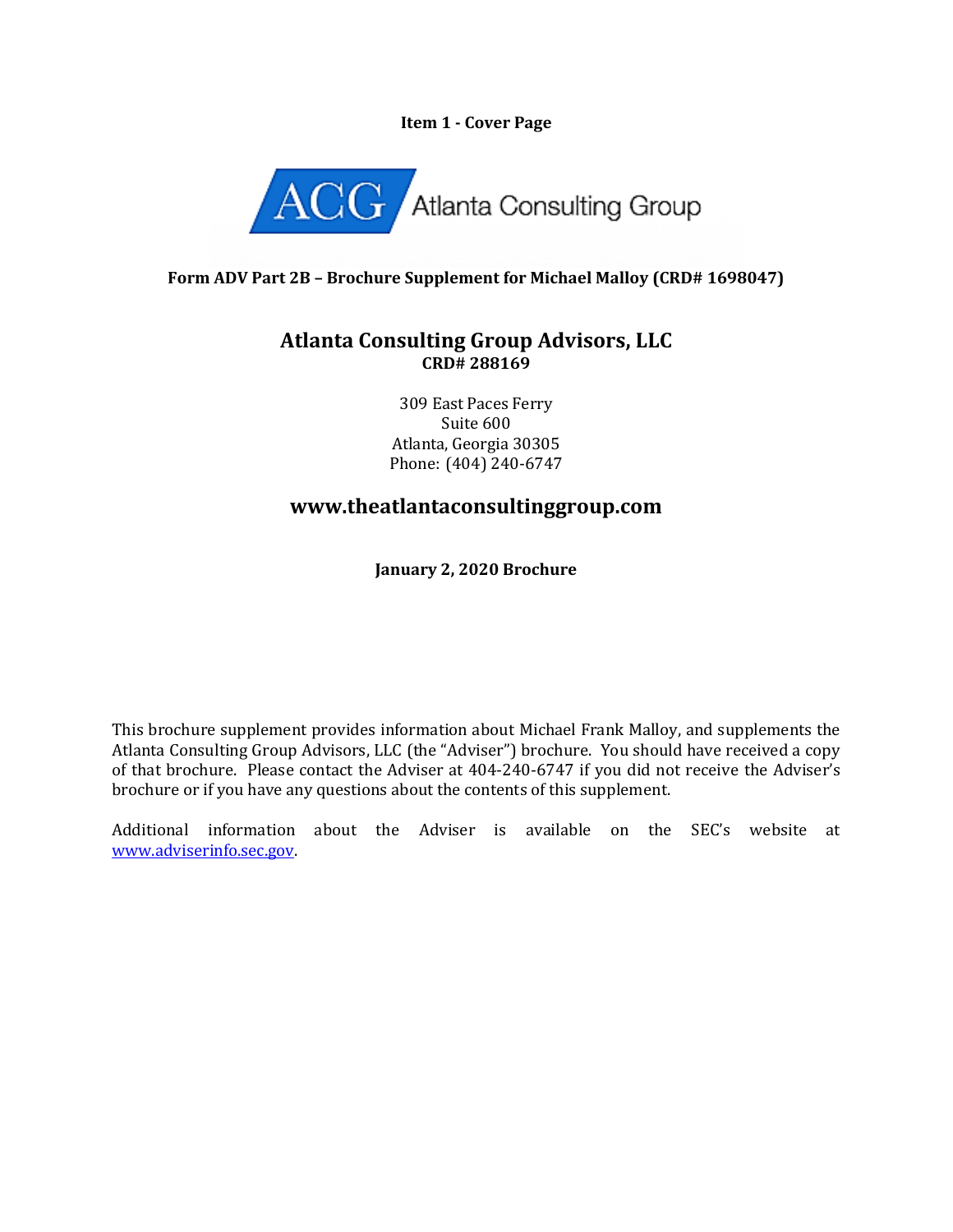### **Item 2** - **Educational Background & Business Experience**

Name: Michael Frank Malloy

Year of Birth: 1964

Education: Louisiana Tech University, Bachelor of Science in Finance, 1986

Business Background (for the past five years):

- Investment Adviser Representative Atlanta Consulting Group Advisors, LLC (January 2018 – Present)
- Registered Producer Chalice Capital Partners, formerly Niagara International Capital Limited (January 2018 – Present)
- Registered Associate Raymond James & Associates, Inc. (February 2013 December 2017)
- Registered Representative Morgan Keegan & Company Inc. (June 1987 February 2013)

Professional Designation:

#### *Chartered Financial Analyst (CFA)*

Designation: Chartered Financial Analyst (CFA®). Issuing Organization: CFA Institute. Prerequisites/Experience Required: Must have a bachelor's degree (or higher) from an accredited college or university, four years of professional work experience in investment decision making, and a passing score for the CFA Level I, II and III Exams. CFA Charterholders are also obligated to adhere to the Code of Ethics and Standards of Professional Conduct established by the CFA Institute and must join the CFA Institute as a regular member.

#### **Item 3** - **Disciplinary Information**

There are no legal or disciplinary events material to your evaluation of Mr. Malloy.

#### **Item 4** - **Other Business Activities**

In addition to his capacity as an investment adviser representative of the Adviser, Mr. Malloy is a registered representative of Chalice Capital Partners ("Chalice") and a licensed insurance agent affiliated with Lincoln Financial Group and Genworth Life and Annuity Insurance Company ("Genworth"). As such, he is entitled to receive commissions or other remuneration on the sale of securities, insurance, and other products. In order to protect client interests, the Adviser's policy is to fully disclose all forms of compensation before any such transaction is executed. Clients will not pay both a commission to Mr. Malloy and also pay an advisory fee to the Adviser on assets held in the same account. These fees are exclusive of each other. Furthermore, clients are not obligated, contractually or otherwise, to use the services of Chalice, Lincoln Financial Group, or Genworth.

### **Item 5** - **Additional Compensation**

Mr. Malloy does not receive an economic benefit for providing advisory services from someone who is not a client.